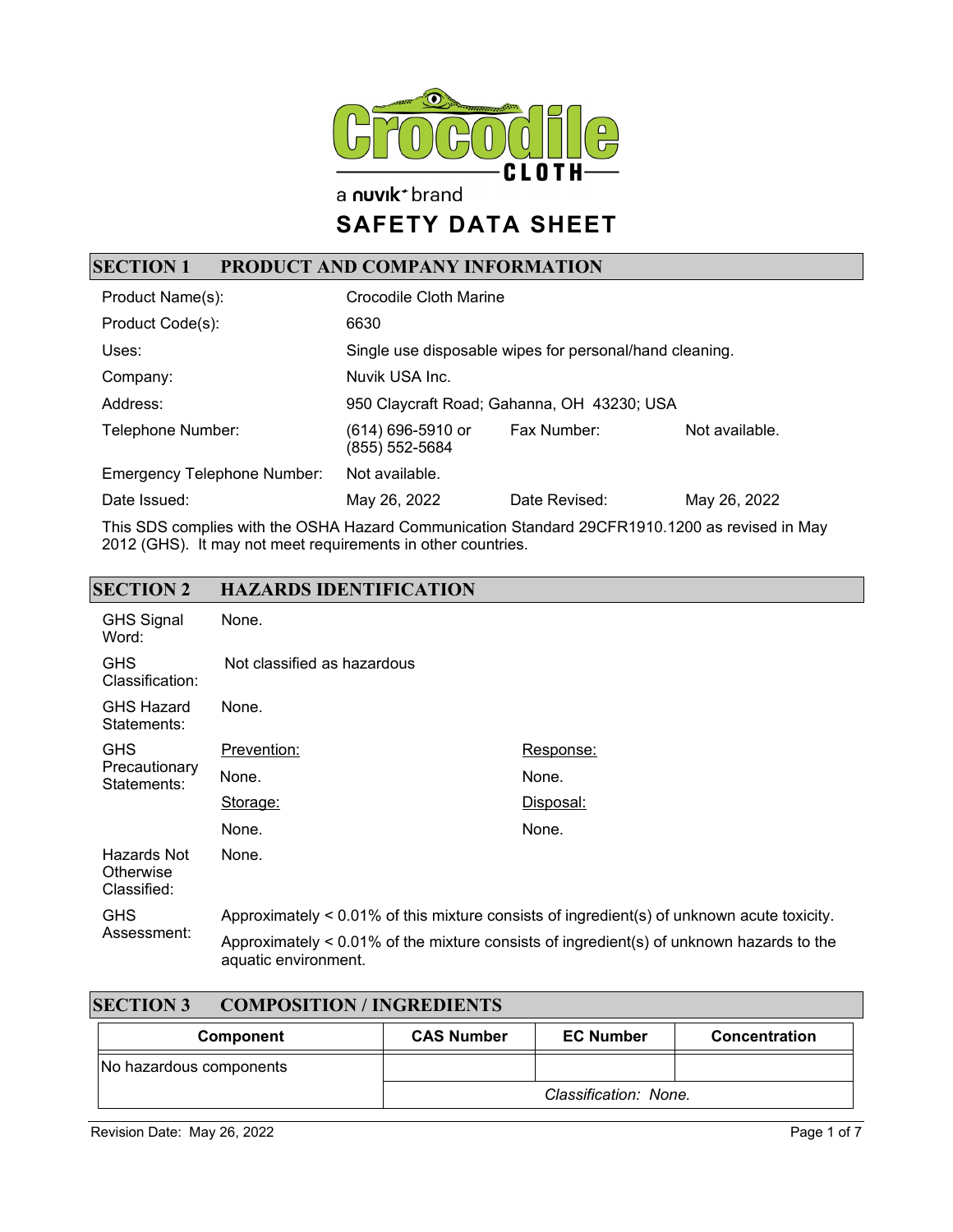#### **SECTION 3 COMPOSITION / INGREDIENTS**

Other components are non-hazardous, do not significantly contribute to the hazards of the product or do not require disclosure.

Trade Secret Claims: Specific chemical identity and/or exact percentage (concentration) of components has been withheld as a trade secret.

For the full text of the H-Statements mentioned in this Section, see Section 16.

#### **SECTION 4 FIRST AID MEASURES**

| First Aid - Eyes:                                       | In case of contact, immediately flush eyes with plenty of water for at least 15<br>minutes. Get medical attention, if irritation develops.                                                                                                                                              |
|---------------------------------------------------------|-----------------------------------------------------------------------------------------------------------------------------------------------------------------------------------------------------------------------------------------------------------------------------------------|
| First Aid - Skin:                                       | In the unlikely event that contact causes a reaction, flush area with soap and water<br>and seek medical attention.                                                                                                                                                                     |
| First Aid - Ingestion:                                  | If swallowed and feel unwell, call a physician or poison control center. DO NOT<br>induce vomiting unless directed to do so by a physician or poison control center. If<br>victim is fully conscious, give a cupful of water. Never give anything by mouth to<br>an unconscious person. |
| First Aid - Inhalation:                                 | In the unlikely event that inhalation of product mists causes a reaction, move victim<br>away from source of exposure and into fresh air. See medical attention.                                                                                                                        |
| Important Symptoms /<br>Effects - Acute and<br>Delayed: | Mild tissue inflammation.                                                                                                                                                                                                                                                               |
| Advice to Physician:                                    | Treat symptomatically.                                                                                                                                                                                                                                                                  |

#### **SECTION 5 FIRE FIGHTING MEASURES**

| <b>Extinguishing Media:</b>                               | Treat surrounding material. Water spray, dry chemical, carbon dioxide, or<br>foam is recommended. Carbon dioxide can displace oxygen. Use caution<br>when applying carbon dioxide in confined spaces. |
|-----------------------------------------------------------|-------------------------------------------------------------------------------------------------------------------------------------------------------------------------------------------------------|
| Specific Hazards:                                         | This product is not flammable. This product may give rise to hazardous<br>vapors in a fire. Vapors/fumes may be irritating, corrosive and/or toxic.                                                   |
| Protective equipment and<br>procedures for fire-fighters. | Wear full protective clothing and self-contained breathing apparatus.                                                                                                                                 |
| <b>Additional Advice:</b>                                 | None.                                                                                                                                                                                                 |

#### **SECTION 6 ACCIDENTAL RELEASE MEASURES**

| Spill Procedures:                 | Collect and/or wipe up spills with an absorbent towel/material and transfer<br>into suitable containers for recovery or disposal. Finally flush area with<br>water. |
|-----------------------------------|---------------------------------------------------------------------------------------------------------------------------------------------------------------------|
| <b>Personal Precautions:</b>      | No special protective clothing is required.                                                                                                                         |
| <b>Environmental Precautions:</b> | No special containment is necessary.                                                                                                                                |

#### **SECTION 7 HANDLING AND STORAGE**

Handling: No special handling is required.

Storage: Keep container(s) tightly closed. Use and store this material at ambient temperatures away from heat, direct sunlight and hot metal surfaces. Keep away from any incompatible materials (see Section 10).

Additional Advice: Store in original container. Store as directed by the manufacturer.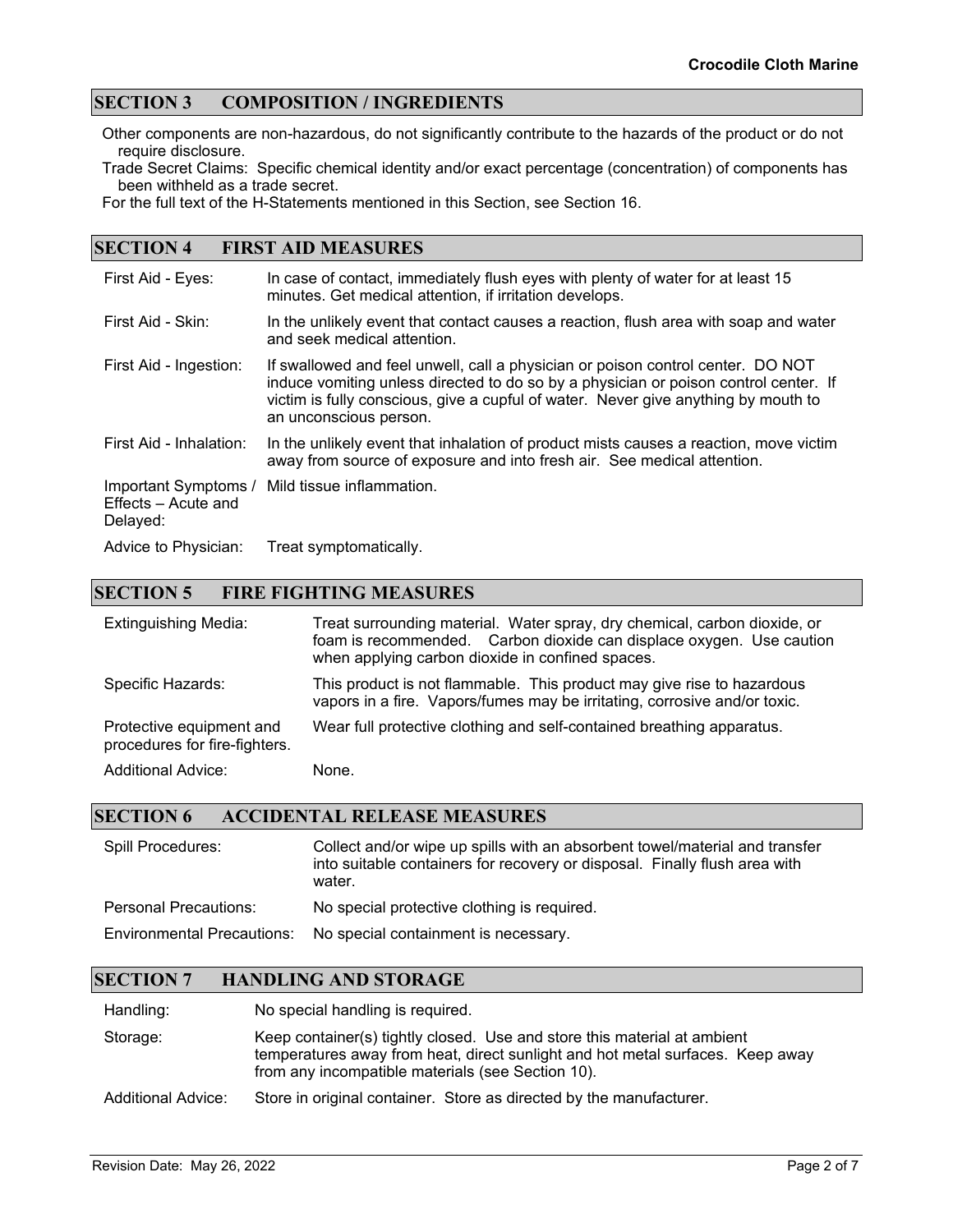## **SECTION 8 EXPOSURE CONTROLS AND PERSONAL PROTECTION**

| <b>Occupational Exposure</b><br>Standards: | Exposure limits are listed below, if they exist.                                                                                                                |
|--------------------------------------------|-----------------------------------------------------------------------------------------------------------------------------------------------------------------|
| Crocodile Cloth:                           | None.                                                                                                                                                           |
| <b>Engineering Control</b><br>Measures:    | Not required under normal conditions of use.                                                                                                                    |
| <b>Respiratory Protection:</b>             | A NIOSH certified respirator with an organic cartridge may be used under<br>conditions where airborne concentrations are expected to exceed exposure<br>limits. |
| Hand Protection:                           | Not required under normal conditions of use.                                                                                                                    |
| Eye Protection:                            | Not required under normal conditions of use.                                                                                                                    |
| <b>Body Protection:</b>                    | Not required under normal conditions of use.                                                                                                                    |

## **SECTION 9 PHYSICAL AND CHEMICAL PROPERTIES**

| <b>Physical State:</b>                        | Liquid mixture impregnated into a non-woven fabric    |
|-----------------------------------------------|-------------------------------------------------------|
| Color:                                        | White to slightly off-white                           |
| Odor:                                         | Characteristic, faint                                 |
| Odor Threshold:                               | Not available.                                        |
| pH:                                           | $5.0 - 6.0$                                           |
| Melting Point/Range (°C/°F):                  | Not available.                                        |
| Boiling Point/Range (°C/°F):                  | $\geq 100^{\circ}$ C / 212°C (based on constituents)  |
| Flash Point (PMCC) (°C/°F):                   | $\geq 96^{\circ}$ C / 204.8°C (based on constituents) |
| <b>Evaporation Rate:</b>                      | Not available.                                        |
| Flammability / Explosivity Limits in Air (%): | Not available.                                        |
| Vapor Pressure:                               | $\leq$ 23.8 mmHg (25°C) (based on constituents)       |
| Vapor Density (Air = $1$ ):                   | Not available.                                        |
| <b>Relative Density:</b>                      | Not available.                                        |
| Solubility in Water:                          | Soluble (based on constituents - liquid mixture)      |
| <b>Partition Coefficient:</b>                 | Not available.                                        |
| Autoignition Temperature (°C/°F):             | Not available.                                        |
| Decomposition Temperature (°C/°F):            | Not available.                                        |
| Viscosity:                                    | Not available.                                        |
| <b>Explosive Properties:</b>                  | None.                                                 |
| <b>Oxidizing Properties:</b>                  | None.                                                 |
| Volatile Organic Content (VOC) (g/l):         | $<$ 25 g/l (as defined by 40CFR51.100)                |
|                                               |                                                       |

#### **SECTION 10 STABILITY AND REACTIVITY**

| Reactivity:                 | Product will not undergo additional reaction.        |
|-----------------------------|------------------------------------------------------|
| Stability:                  | Stable under normal storage conditions.              |
| Hazardous Polymerization:   | Will not occur.                                      |
| <b>Conditions to Avoid:</b> | Contact with incompatible materials, excessive heat. |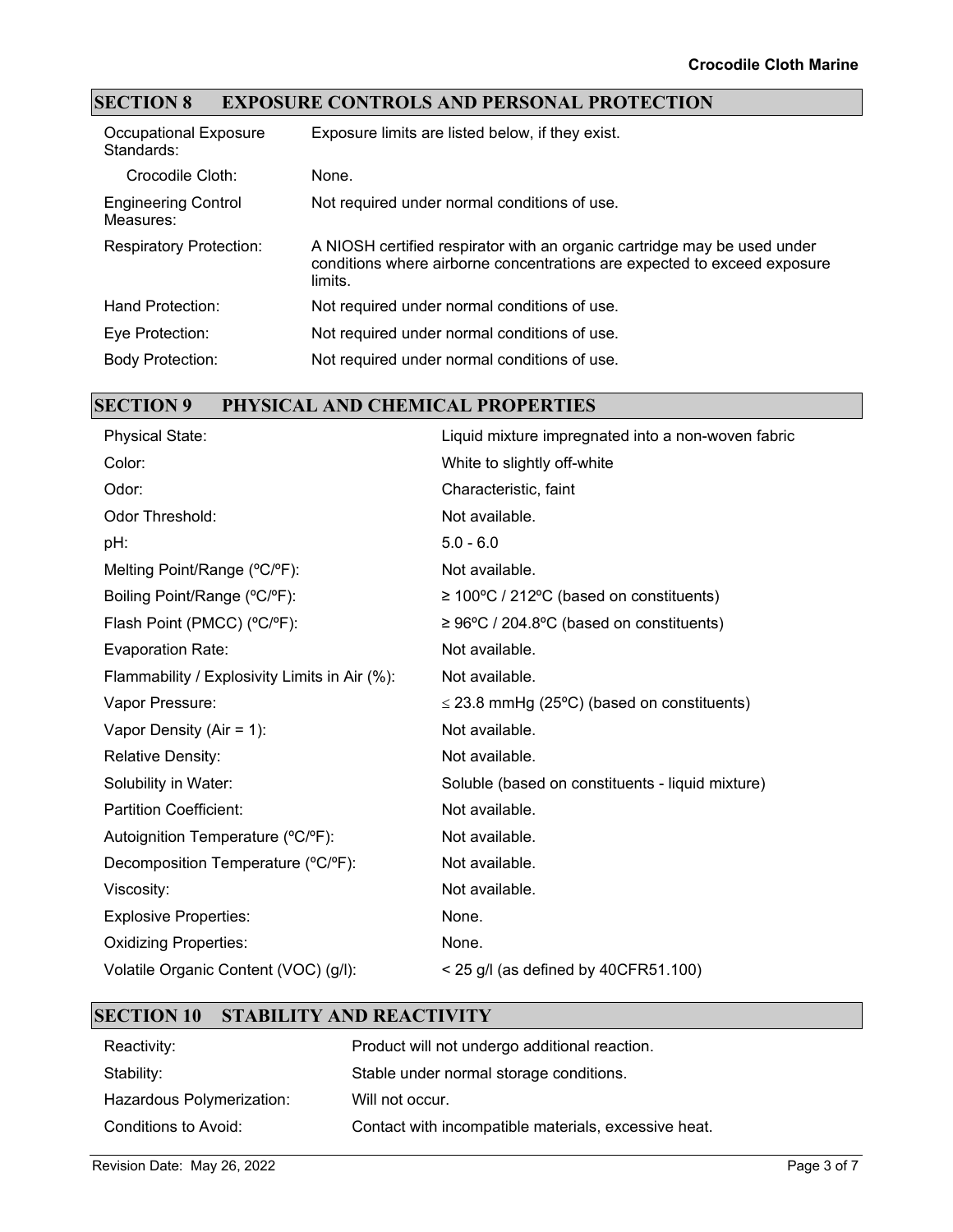### **SECTION 10 STABILITY AND REACTIVITY**

Incompatibilities: Strong oxidizing agents, strong acids, strong bases.

Hazardous Decomposition Products:

Oxides of carbon, aliphatic compounds, toxic by-products.

### **SECTION 11 TOXICOLOGICAL INFORMATION**

| If available, toxicity data for the product is given; otherwise component data is listed.          |                                                                                                                           |  |  |
|----------------------------------------------------------------------------------------------------|---------------------------------------------------------------------------------------------------------------------------|--|--|
| <b>Acute Toxicity:</b>                                                                             | This product is not expected to be appreciably harmful.                                                                   |  |  |
| Skin Corrosion / Irritation:                                                                       | The product may be mildly irritating to the skin. Product testing found faint,<br>barely perceptible erythema/irritation. |  |  |
| Serious Eye Damage /<br>Irritation:                                                                | The product may be slightly irritating to the eyes.                                                                       |  |  |
| Respiratory or Skin<br>Sensitization:                                                              | The product is not expected to be dermally sensitizing.                                                                   |  |  |
| Mutagenicity:                                                                                      | This product is not expected to be mutagenic.                                                                             |  |  |
| Carcinogenicity:                                                                                   | This product is not expected to be carcinogenic.                                                                          |  |  |
| Reproductive /<br>Developmental Toxicity:                                                          | This product is not expected to be reproductively or developmentally harmful.                                             |  |  |
| Chronic/Subchronic<br>Toxicity: Specific Target<br>Organ/Systemic Toxicity -<br>Single Exposure:   | This product is not expected to cause organ effects or systemic toxicity upon<br>a single exposure.                       |  |  |
| Chronic/Subchronic<br>Toxicity: Specific Target<br>Organ/Systemic Toxicity -<br>Repeated Exposure: | This product is not expected to cause organ effects or systemic toxicity upon<br>repeated exposure.                       |  |  |
| <b>Aspiration Hazard:</b>                                                                          | This product does not pose an appreciable aspiration hazard.                                                              |  |  |
| Additional Information:                                                                            | None.                                                                                                                     |  |  |

#### **SECTION 12 ECOLOGICAL INFORMATION**

*If available, ecological data for the product is given; otherwise component data is listed.*

| <b>Acute Ecotoxicity:</b>  | This product is not expected to be appreciably harmful to aquatic species.                      |
|----------------------------|-------------------------------------------------------------------------------------------------|
| Mobility:                  | No data.                                                                                        |
| Persistence/Degradability: | Biodegradability of the entire product depends on the substrate/part number<br>(see packaging). |
| Bioaccumulation:           | Not expected to bioaccumulation in living tissue.                                               |
| Other adverse effects:     | None.                                                                                           |

### **SECTION 13 DISPOSAL CONSIDERATION**

| Environmental precautions: | No special containment is necessary.                                                  |
|----------------------------|---------------------------------------------------------------------------------------|
| Product Disposal:          | Dispose in accordance with all local, state (provincial), and federal<br>regulations. |
| Container Disposal:        | Dispose in accordance with all local, state (provincial), and federal<br>regulations. |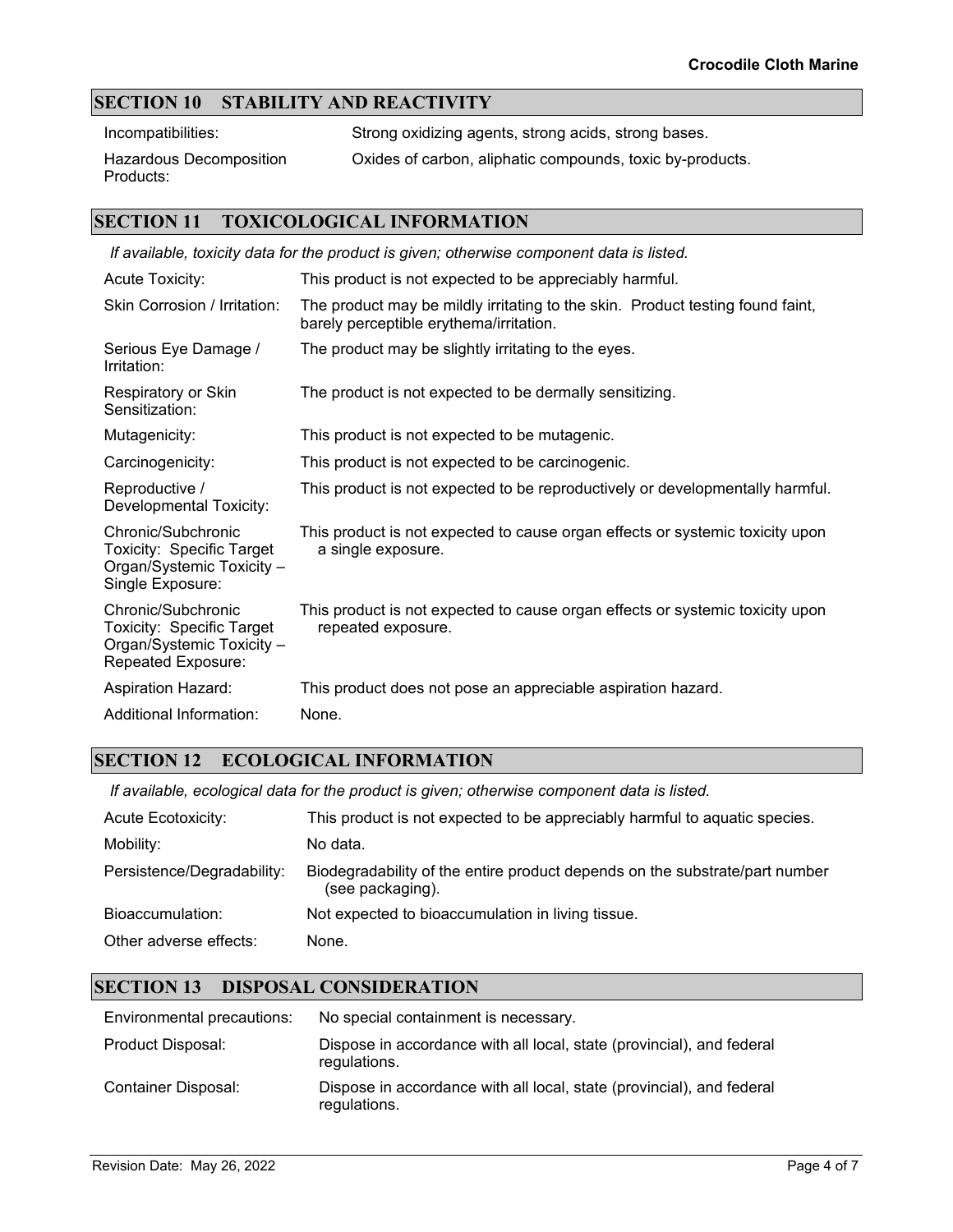## **SECTION 14 TRANSPORT INFORMATION**

| DOT (US):             |               |
|-----------------------|---------------|
| Proper Shipping Name: | Not regulated |
| <b>UN Number:</b>     | None.         |
| Class:                | None.         |
| Packaging Group:      | None.         |
| Reportable Quantity:  | None.         |
| Marine Pollutant:     | None.         |
| IATA:                 |               |
| Proper Shipping Name: | Not regulated |
| <b>UN Number:</b>     | None.         |
| Class:                | None.         |
| Packing Group:        | None.         |
| IMDG:                 |               |
| Proper Shipping Name: | Not regulated |
| <b>UN Number:</b>     | None.         |
| Class:                | None.         |
| Packing Group:        | None.         |
| Marine Pollutant:     | None.         |

*Transportation classifications may vary by container volume and may be influenced by regional or country variations in regulations.*

## **SECTION 15 REGULATORY INFORMATION**

| US Toxic Substance Control<br>Act:      | The components of this product are exempt from the inventory listing<br>requirements of the U.S. Toxic Substances Control Act (TSCA)<br>Chemical Substance Inventory, when used in cosmetic/personal<br>cleaning products. |
|-----------------------------------------|----------------------------------------------------------------------------------------------------------------------------------------------------------------------------------------------------------------------------|
| Canadian Domestic Substance<br>List:    | One or more components of this product are not listed on the Canadian<br>Domestic Substance List. Limited quantities may be permitted.                                                                                     |
| EU REACh:                               | One or more components of this product may not have been pre-listed or<br>registered under REACh. Limited quantities may be permitted.                                                                                     |
| TSCA Sec. 12(b) Export<br>Notification: | This product does not contain a chemical at or above de minimis<br>concentrations which requires reporting.                                                                                                                |
| Canadian WHMIS<br>Classification:       | None.                                                                                                                                                                                                                      |
|                                         | This product has been classified in accordance with the hazard criteria of<br>the CPR and the SDS contains all of the information required by the<br>CPR.                                                                  |
| Massachusetts Right-To-Know:            | This product does not contain materials subject to disclosure under the<br>Massachusetts Right-To-Know Law.                                                                                                                |
| New Jersey Right-To-Know:               | This product does not contain materials subject to disclosure under the<br>New Jersey Right-To-Know Law.                                                                                                                   |
| Pennsylvania Right-To-Know:             | This product does not contain materials subject to disclosure under the<br>Pennsylvania Right-To-Know Law.                                                                                                                 |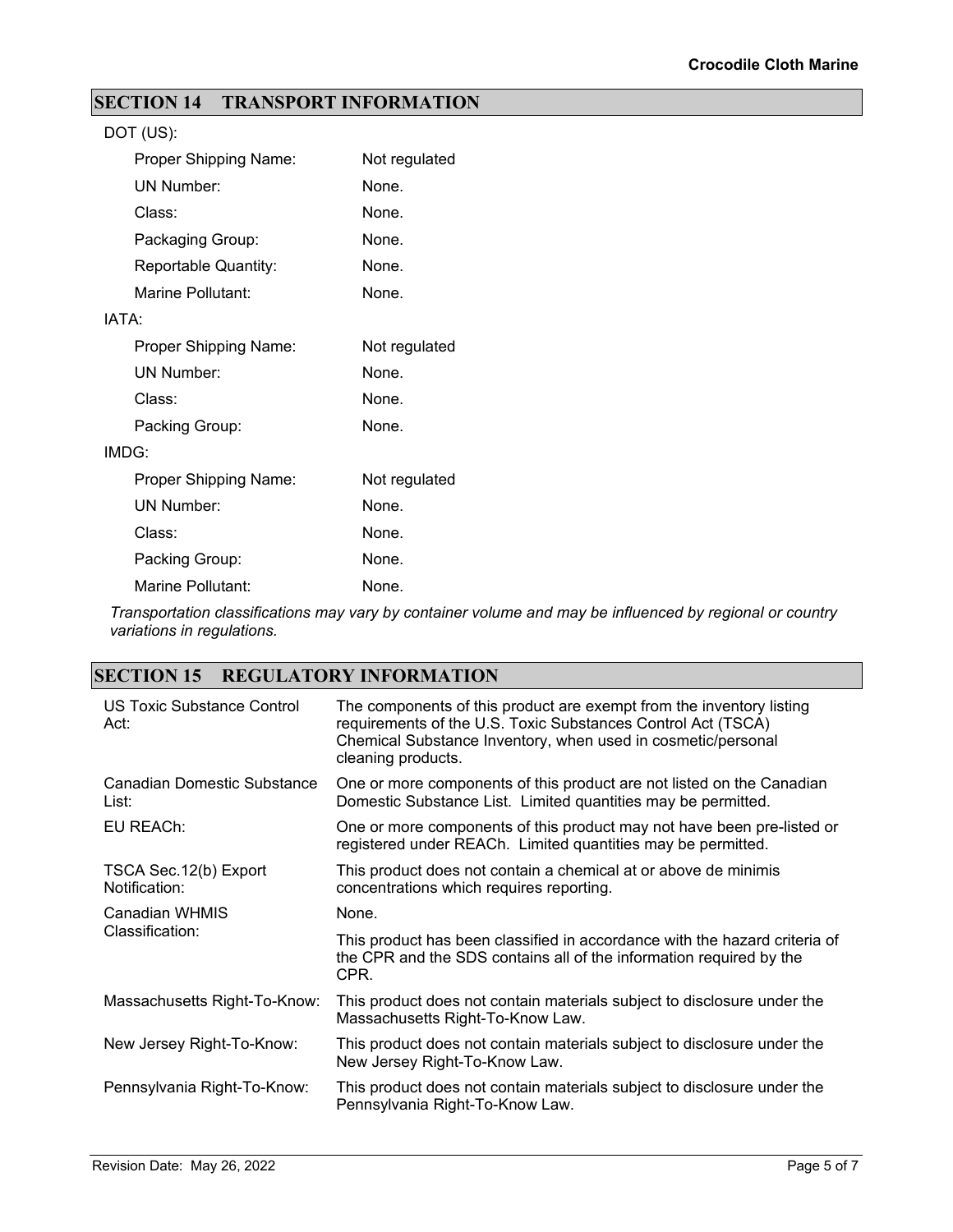## **SECTION 15 REGULATORY INFORMATION**

| California Proposition 65:                                               |                                                                                                                   | This product does not contain materials which the State of California has<br>found to cause cancer, birth defects or other reproductive harm. |
|--------------------------------------------------------------------------|-------------------------------------------------------------------------------------------------------------------|-----------------------------------------------------------------------------------------------------------------------------------------------|
| <b>SARA TITLE III-Section</b><br>311/312 Categorization (40<br>CFR 370): | None.                                                                                                             |                                                                                                                                               |
|                                                                          |                                                                                                                   | (as of 2018, the EPA has adopted GHS hazard classifications)                                                                                  |
| SARA TITLE III-Section 313<br>(40 CFR 372):                              | This product does not contain materials which are listed in Section 313<br>at or above de minimis concentrations. |                                                                                                                                               |
| <b>CERCLA Hazardous</b><br>Substance (40 CFR 302)                        | This product does not contain materials subject to reporting under<br>CERCLA and Section 304 of EPCRA.            |                                                                                                                                               |
| Water Hazard Class (WGK):                                                |                                                                                                                   | This product is slightly water-endangering (WGK=1).                                                                                           |
| Other Chemical Inventories:                                              | Australia (AICS):                                                                                                 | One or more components are not listed.                                                                                                        |
|                                                                          | China (IECSC):                                                                                                    | One or more components are not listed.                                                                                                        |
|                                                                          | Japan (ENCS):                                                                                                     | All components are listed or exempt.                                                                                                          |
|                                                                          | Korea (KCI):                                                                                                      | One or more components are not listed.                                                                                                        |
|                                                                          | Philippines (PICCS):                                                                                              | One or more components are not listed.                                                                                                        |
|                                                                          | Taiwan (TCSI):                                                                                                    | All components are listed.                                                                                                                    |

## **SECTION 16 OTHER INFORMATION**

| NFPA Rating - HEALTH:                                     | 1                                                                                                                                                  |                                                                                                                                                                                                                                                                                                                                                                                                                                                                                                                                                                                                                                                                                                                                                                                         |              |
|-----------------------------------------------------------|----------------------------------------------------------------------------------------------------------------------------------------------------|-----------------------------------------------------------------------------------------------------------------------------------------------------------------------------------------------------------------------------------------------------------------------------------------------------------------------------------------------------------------------------------------------------------------------------------------------------------------------------------------------------------------------------------------------------------------------------------------------------------------------------------------------------------------------------------------------------------------------------------------------------------------------------------------|--------------|
| NFPA Rating - FIRE:                                       | 1                                                                                                                                                  |                                                                                                                                                                                                                                                                                                                                                                                                                                                                                                                                                                                                                                                                                                                                                                                         |              |
| NFPA Rating - REACTIVITY:                                 | 0                                                                                                                                                  |                                                                                                                                                                                                                                                                                                                                                                                                                                                                                                                                                                                                                                                                                                                                                                                         |              |
| <b>NFPA Rating - SPECIAL:</b>                             | <b>NONE</b>                                                                                                                                        |                                                                                                                                                                                                                                                                                                                                                                                                                                                                                                                                                                                                                                                                                                                                                                                         |              |
| Full text of H-Statements referred<br>to under Section 3: |                                                                                                                                                    |                                                                                                                                                                                                                                                                                                                                                                                                                                                                                                                                                                                                                                                                                                                                                                                         |              |
| None.                                                     |                                                                                                                                                    |                                                                                                                                                                                                                                                                                                                                                                                                                                                                                                                                                                                                                                                                                                                                                                                         |              |
| SDS Date Issued:                                          | May 26, 2022                                                                                                                                       |                                                                                                                                                                                                                                                                                                                                                                                                                                                                                                                                                                                                                                                                                                                                                                                         |              |
| <b>SDS Current Version:</b>                               | 1.0                                                                                                                                                | Version Date:                                                                                                                                                                                                                                                                                                                                                                                                                                                                                                                                                                                                                                                                                                                                                                           | May 26, 2022 |
| <b>SDS Revision History:</b>                              | v1.0 Initial version.                                                                                                                              |                                                                                                                                                                                                                                                                                                                                                                                                                                                                                                                                                                                                                                                                                                                                                                                         |              |
| Abbreviations:                                            | GHS:<br>$CAS#$ :<br>OSHA:<br>NFPA:<br>DOT:<br>RCRA:<br>TLV:<br>TWA:<br>PEL:<br>STEL:<br>WEEL:<br>AIHA:<br>NTP:<br>IARC:<br>LD50:<br>LC50:<br>NOEL: | Globally Harmonized System of Classification and Labeling of<br>Chemicals<br><b>Chemical Abstract Services Number</b><br>ACGIH: American Conference of Governmental Industrial Hygienists<br>Occupational Safety and Health Administration<br>National Fire Protection Association<br>US Department of Transportation<br>US Resource Conservation and Recovery Act<br><b>Threshold Limit Value</b><br><b>Time-Weighted Average</b><br>Permissible Exposure Limit<br>Short Term Exposure Limit<br>Workplace Environmental Exposure Levels<br>American Industrial Hygiene Association<br>National Toxicology Program<br>International Agency for Research on Cancer<br>Lethal Dose 50%<br>Lethal Concentration 50%<br>NOAEL: No Observed Adverse Effect Level<br>No Observed Effect Level |              |